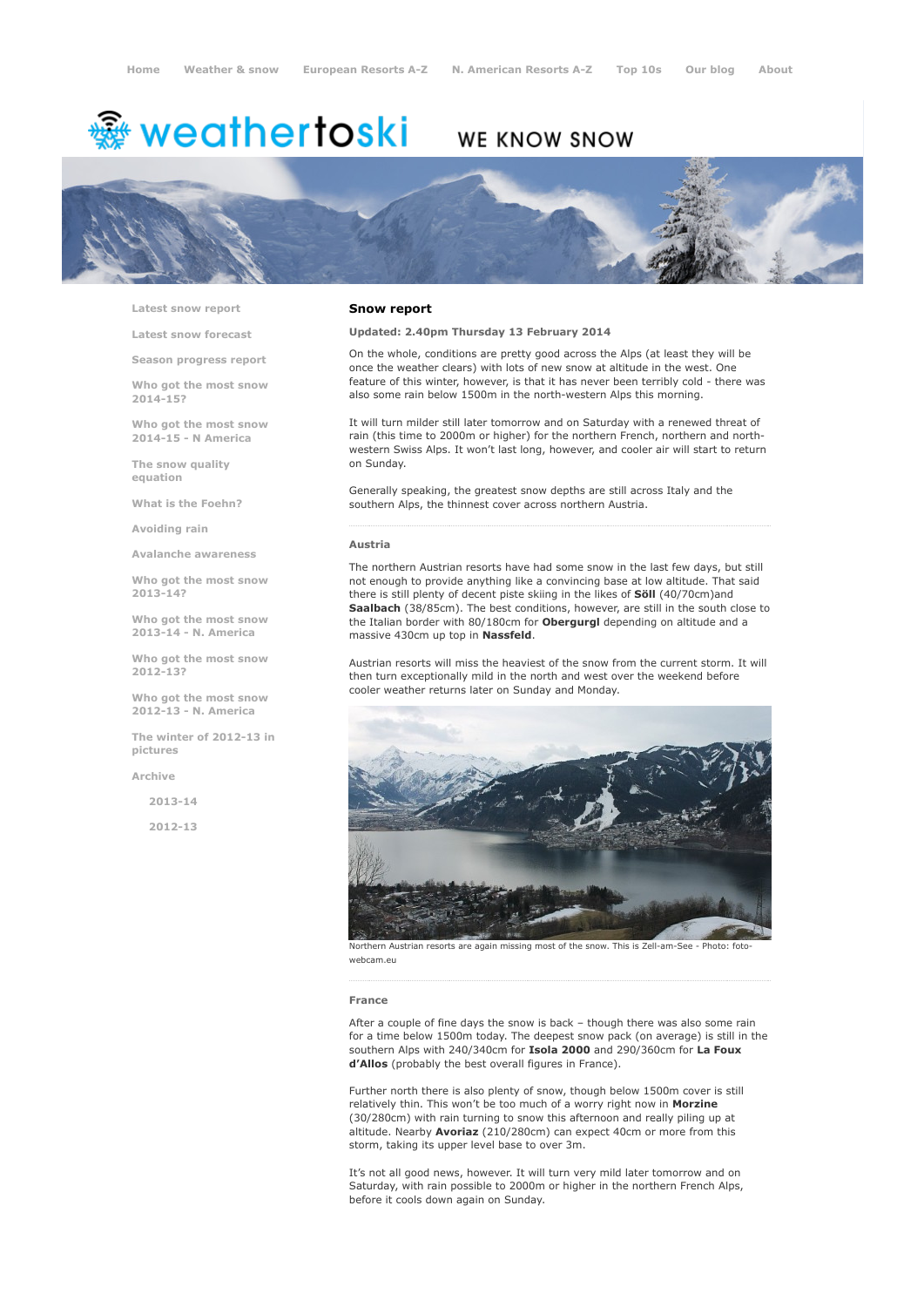







# Contact us...

Got a burning question about weather or snow conditions in the Alps? [Contact](http://www.weathertoski.co.uk/about-1/contact-us/) us and we'll do our best to answer it...

## E: [info@weathertoski.co.uk](mailto:fraser@weathertoski.co.uk)

T: +44 (0)20 3151 3154



Heavy snow in Courchevel this afternoon - Photo: chaletdepierres.com

### Italy

As most people will know by now Italy has had something of a vintage season with excellent snow depths across the board - close to record-breaking bases in the east. Passo Tonale is just one stand-out resort with an incredible 550cm on the glacier. Cortina is also punching way above its weight with an eye-catching 170/350cm.

The heaviest of today's snow is in the west, where Courmayeur had 90/200cm of consolidated snow before this storm, and Sestriere 120/160cm. What's more the Italian resorts will miss the worst of any warm (and potentially rainy) weather due to affect parts of the north-western Alps later tomorrow and on Saturday.



Western Italy has been getting in on the action too. This is Sauze d'Oulx.

### Switzerland

Snow is falling across many Swiss resorts today, heaviest in the north and west where, before today's storm, Wengen had 45/115cm depending on altitude, Verbier 45/145cm. Both these resorts are still a fraction below where they should be for the time of year, in contrast to resorts close to the Italian border such as Zermatt (50/280cm) and St Moritz (150/195cm) which have had something of a bumper season.

It will become milder later tomorrow and on Saturday with a chance of rain to 2000m or higher in some exposed northern and western resorts. It shouldn't last too long, however, with cooler conditions returning on Sunday.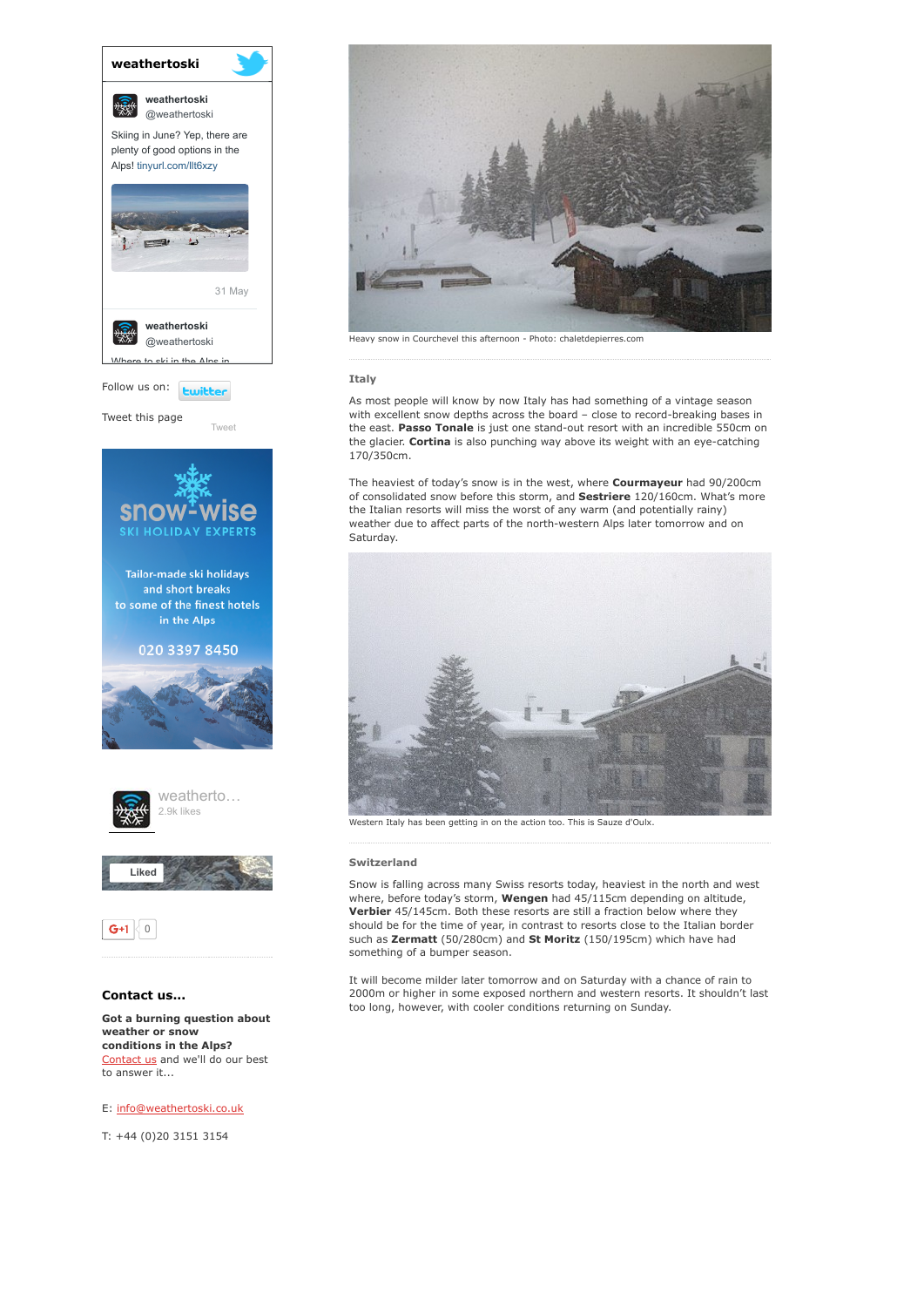

Snowing nicely in Zermatt this afternoon - Photo: apartment-zermatt.ch

Rest of Europe

Conditions remain excellent across the Pyrenees with fresh snow and impressive base depths for both Spain's **Baqueira Beret** (215/305cm) and Andorra's Arcalis (100/200cm).

Bulgaria's modest season continues with more snow needed in **Bansko**  $(30/100cm)$  where the off-piste is very limited.

There has been a dusting of fresh snow in Sweden's  $\text{Are } (45/60 \text{cm})$  where, onpiste at least, conditions are described as excellent, despite the modest looking depths. The best conditions in Scandinavia however are in Norway, with fresh snow for **Hemsedal** (162/168cm) and more in the forecast.

A special mention for Scotland too where snow cover is exceptional – recordbreaking even in the western resort of Nevis Range (160/350cm), where a spokesman said it was the deepest snow he had ever seen there.



Masses of snow in the Scottish resorts right now. This are the lower slopes at Cairngorm - Photo: cairngormmountain.org

#### USA

Most resorts have seen significant new snow over the last few days and, generally speaking, conditions are excellent. Winter Park (Colorado) has seen 91cm of snow falling in February alone and now boasts an upper base of 191cm. The snow is equally fresh and even deeper in **Snowbird**, Utah (224cm upper base) and Big Sky, Montana (213cm upper base). Figures are more modest in California, but conditions are improving in Heavenly (94cm upper base) after a particularly lean start to the season.